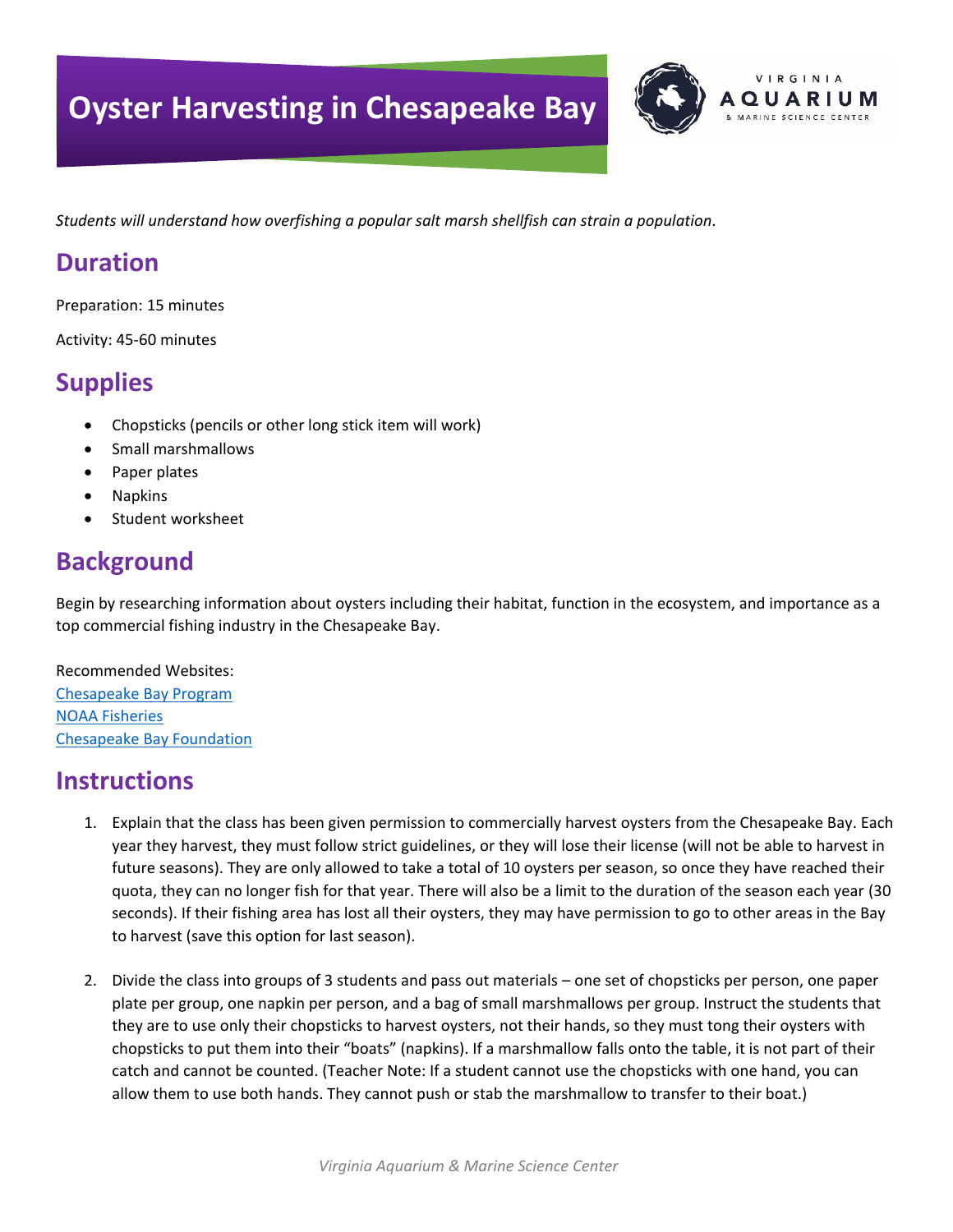- 3. For the first round, have the students count out 50 marshmallows and place them onto the plate between the three group members. The total number of oysters for the first year is the total for the entire bay (i.e. class of 30 students = 500 oysters). Remind them that they are only allowed to take 10 per person per year's catch, so if they go over that, they will have to sit out the next round. When you say go, they will have 30 seconds to tong as many oysters as they can and put them in their boats. When you call time, they must put their chopsticks down. Have them count out their catch for the year and record it on the data sheet.
- 4. For round two, reproduction has taken place. Have the students pair up the marshmallows and add one from the bag to every pair. As a class, record the total number of oysters for year two before fishing, taking each group's total and adding it together to get the total for the bay. Again, the students have 30 seconds to catch their oysters before you call time. Have them record their catch for the second year.
- 5. For round three, explain that pollution from runoff from the headwaters into the Chesapeake Bay has caused a contamination of oysters. Remove half of each group's remaining marshmallows from each plate and put them off to the side - they cannot be used, and they cannot be counted in the catch. If there are no marshmallows left on their plates, they must fish at another area of the bay. As a class, record the total number of oysters before beginning to fish. Have the students catch oysters for one minute, to give them time to move around and find oysters, and then call time. Have them record their catch for the third year.
- 6. For round four, the pollution in the bay caused the oysters to not be able to reproduce, so whatever is left in the bay is the only catch left. Record the total number for year four before beginning to fish. Again, if they run out of oysters in their area of the bay, they have permission to go to another area to reach their quota. Give them one minute and then call time. Have them record their catch data for year four.

**Follow-up discussion:** Whatever marshmallows are on the table they can eat (anything in the bag cannot be eaten). Ask the students how many groups ran out of oysters and had to move to other parts of the bay to fish? Have the students calculate their catch rate from one year to the next and compare the results with the entire class. Discuss how not only the demands of the fishery but the pollution caused a great decline in the oyster population. Explore ways on how to keep the population going and increase the population.

\*Activity Sourced and Adapted from "A Little Clam on a Big Decline" in Marine CSI: Coastal Science Investigations by Kimberly Belfer with Regina Borriello; Adapted from Blue World